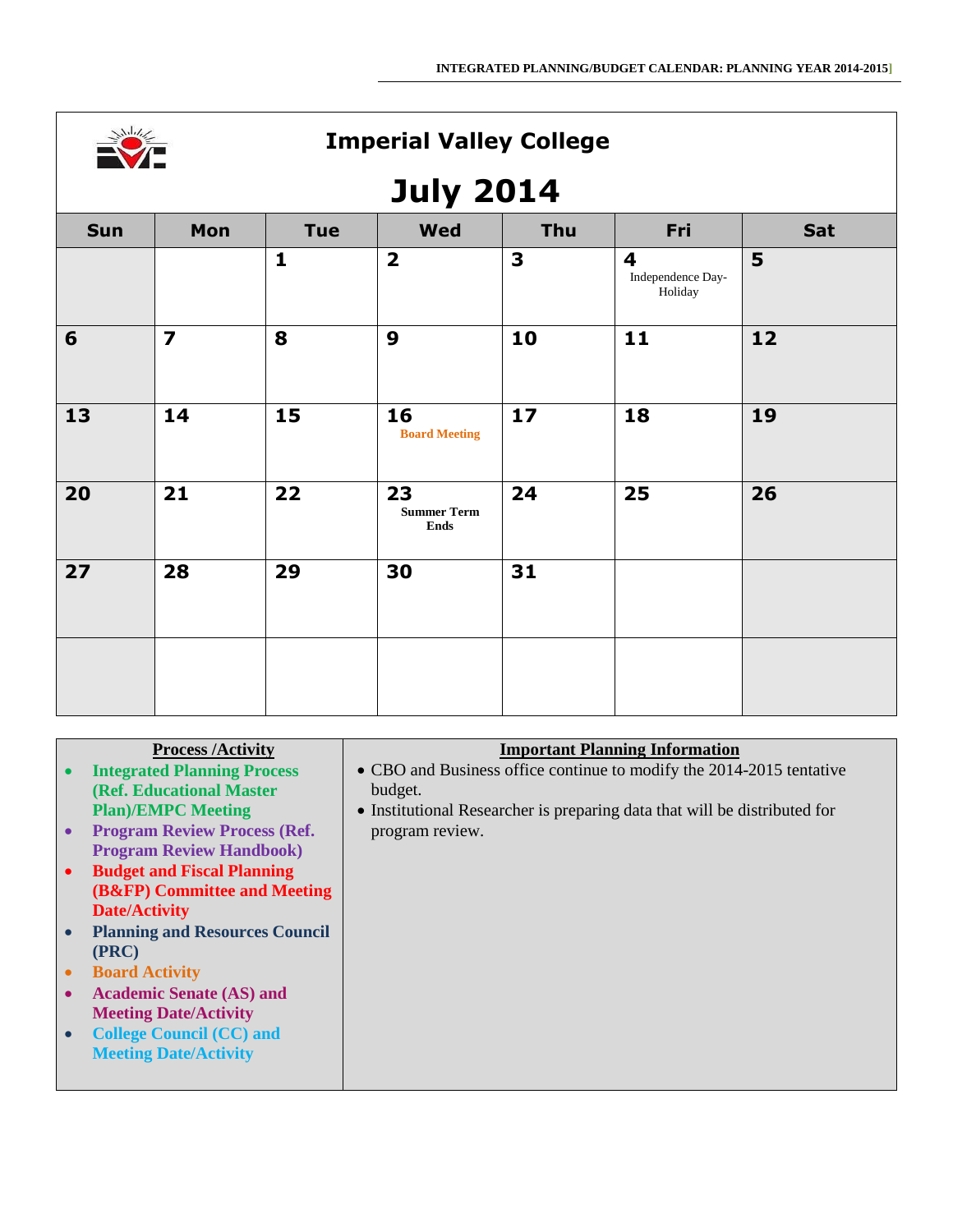

#### **August 2014**

|            |                                                              |            | ---                                                                               |                          |                                                                   |                         |
|------------|--------------------------------------------------------------|------------|-----------------------------------------------------------------------------------|--------------------------|-------------------------------------------------------------------|-------------------------|
| <b>Sun</b> | Mon                                                          | <b>Tue</b> | <b>Wed</b>                                                                        | Thu                      | Fri                                                               | Sat                     |
|            |                                                              |            |                                                                                   |                          | $\mathbf{1}$                                                      | $\overline{\mathbf{2}}$ |
| 3          | 4                                                            | 5          | 6                                                                                 | $\overline{\mathbf{z}}$  | 8                                                                 | 9                       |
| 10         | 11                                                           | 12         | 13                                                                                | 14<br><b>PRC</b> Meeting | 15<br>Orientation                                                 | 16                      |
| 17         | 18<br><b>Fall Semester</b><br><b>Begins</b>                  | 19         | 20<br><b>Board Meeting</b>                                                        | 21                       | 22<br><b>B&amp;FPC-New</b><br><b>Member</b><br><b>Orientation</b> | 23                      |
| 24         | 25<br><b>Program Review</b><br>Data is<br><b>Distributed</b> | 26         | 27<br><b>B&amp;FPC</b> Meeting-<br><b>Review 2014-2015</b><br><b>Final Budget</b> | 28                       | 29                                                                | 30                      |
| 31         |                                                              |            |                                                                                   |                          |                                                                   |                         |

| <b>Process /Activity</b>              | <b>Important Planning Information</b>                                       |
|---------------------------------------|-----------------------------------------------------------------------------|
| <b>Integrated Planning Process</b>    | • 8/25/14-Program review data is distributed to all individuals responsible |
| (Ref. Educational Master              | for completing comprehensive program review.                                |
| <b>Plan</b> )/ <b>EMPC</b> Meeting    | • 8/27/14-B&FPC will review 2014-2015 final budget, then forward it to      |
| <b>Program Review Process (Ref.</b>   | President's Cabinet for action and other councils for information. Discuss  |
| <b>Program Review Handbook)</b>       | and approve 2015-2016 budget guidelines and instructions.                   |
| <b>Budget and Fiscal Planning</b>     |                                                                             |
| (B&FP) Committee and Meeting          |                                                                             |
| <b>Date/Activity</b>                  |                                                                             |
| <b>Planning and Resources Council</b> |                                                                             |
| (PRC)                                 |                                                                             |
| <b>Board Activity</b>                 |                                                                             |
| <b>Academic Senate (AS) and</b>       |                                                                             |
| <b>Meeting Date</b>                   |                                                                             |
| <b>College Council (CC) and</b>       |                                                                             |
| <b>Meeting Date</b>                   |                                                                             |
|                                       |                                                                             |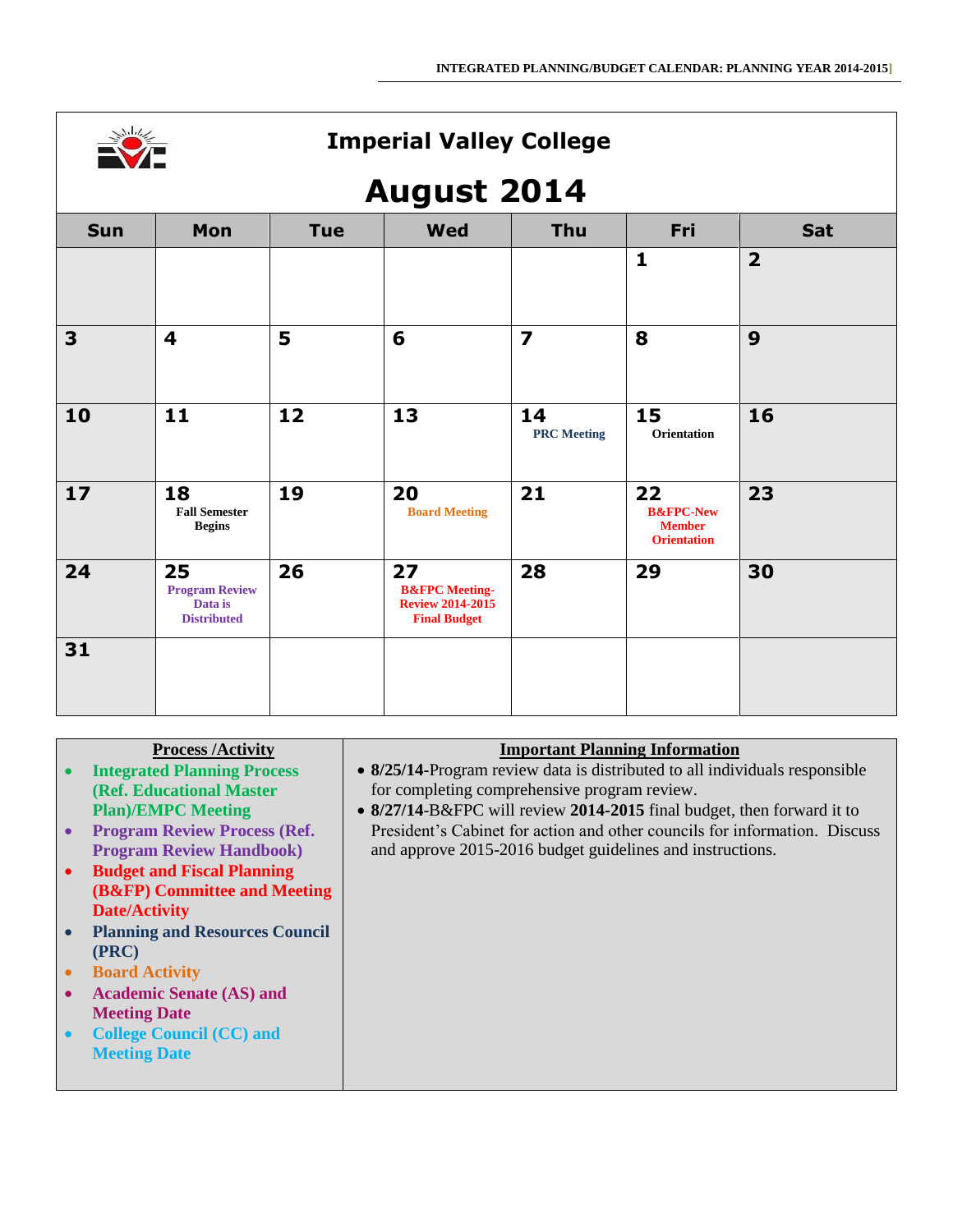

## **September 2014**

|                         | ш                                                                                                    |                         |                                                 |                         |     |                                                                |
|-------------------------|------------------------------------------------------------------------------------------------------|-------------------------|-------------------------------------------------|-------------------------|-----|----------------------------------------------------------------|
| <b>Sun</b>              | Mon                                                                                                  | <b>Tue</b>              | <b>Wed</b>                                      | <b>Thu</b>              | Fri | Sat                                                            |
|                         | $\mathbf{1}$<br>Labor Day-<br>Holiday                                                                | $\overline{\mathbf{2}}$ | $\mathbf{3}$<br><b>AS Meeting</b>               | $\overline{\mathbf{4}}$ | 5   | 6                                                              |
| $\overline{\mathbf{z}}$ | 8                                                                                                    | 9                       | 10                                              | 11                      | 12  | 13<br><b>Board Retreat-2014-2015</b><br><b>Budget Workshop</b> |
| 14                      | 15<br><b>CC</b> Meeting<br><b>Special Board</b><br><b>Meeting to</b><br>approve 2014-<br>2015 Budget | 16                      | 17<br><b>AS Meeting</b><br><b>Board Meeting</b> | 18                      | 19  | 20                                                             |
| 21                      | 22                                                                                                   | 23                      | 24<br><b>B&amp;FPC</b> Meeting                  | 25                      | 26  | 27                                                             |
| 28                      | 29                                                                                                   | 30                      |                                                 |                         |     |                                                                |
|                         |                                                                                                      |                         |                                                 |                         |     |                                                                |

|           | <b>Process /Activity</b>              | <b>Important Planning Information</b>                                         |
|-----------|---------------------------------------|-------------------------------------------------------------------------------|
|           | <b>Integrated Planning Process</b>    | • September 2014, 2016, 2018, 2020-Conduct Institutional Effectiveness        |
|           | (Ref. Educational Master              | Assessment                                                                    |
|           | <b>Plan)/EMPC Meeting</b>             | • 9/2/14- Academic Senate and College Council will commence review of         |
|           | <b>Program Review Process (Ref.</b>   | committee self-evaluations for all committees that report directly to these   |
|           | <b>Program Review Handbook)</b>       | two bodies (this will be one of the mechanisms utilized to measure            |
| $\bullet$ | <b>Budget and Fiscal Planning</b>     | institutional effectiveness).                                                 |
|           | (B&FP) Committee and Meeting          | • 9/13/14- Board Retreat (2014-2015 Budget Workshop).                         |
|           | <b>Date/Activity</b>                  | • 9/15/14-Special Board Meeting to approve 2014-2015 budget.                  |
|           | <b>Planning and Resources Council</b> | • Faculty and staff begin development of SLO program grids and program        |
|           | (PRC)                                 | review months of September and October annually.                              |
|           | <b>Board Activity</b>                 | • 9/30/14-Academic Senate and College Council will develop a report that      |
| $\bullet$ | <b>Academic Senate (AS) and</b>       | depicts their evaluation of the committees that report directly to them (this |
|           | <b>Meeting Date</b>                   | will be one of the mechanisms utilized to measure institutional               |
|           | <b>College Council (CC) and</b>       | effectiveness).                                                               |
|           | <b>Meeting Date</b>                   |                                                                               |
|           |                                       |                                                                               |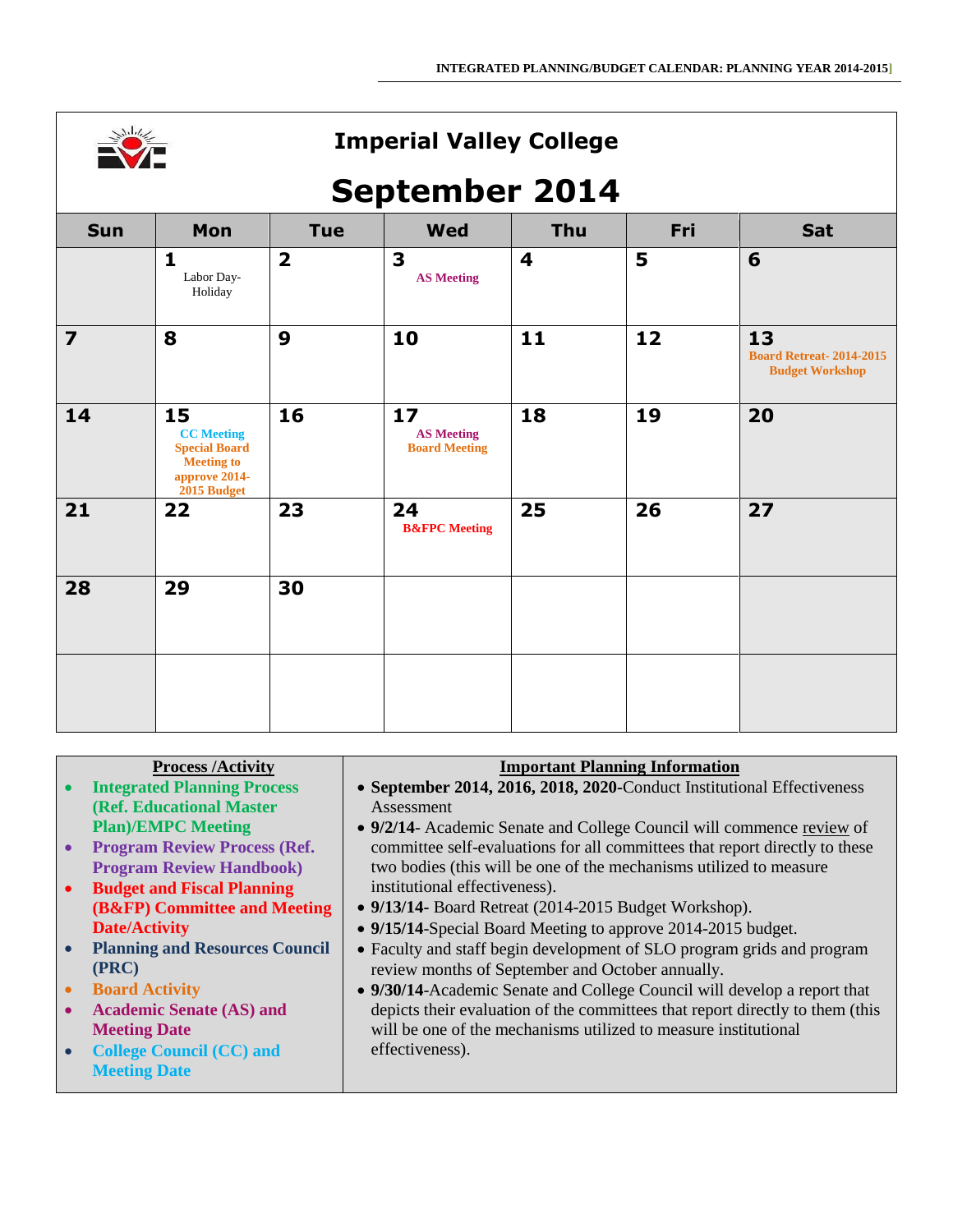|  | ÷ |  |
|--|---|--|
|  |   |  |
|  |   |  |
|  |   |  |

#### **October 2014**

|                |                                                               |                |                                                        | - -                     |     |                         |
|----------------|---------------------------------------------------------------|----------------|--------------------------------------------------------|-------------------------|-----|-------------------------|
| <b>Sun</b>     | Mon                                                           | <b>Tue</b>     | <b>Wed</b>                                             | Thu                     | Fri | Sat                     |
|                |                                                               |                | $\mathbf{1}$<br><b>AS Meeting</b>                      | $\overline{\mathbf{2}}$ | 3   | $\overline{\mathbf{4}}$ |
| 5 <sup>5</sup> | 6<br><b>CC</b> Meeting                                        | $\overline{z}$ | 8                                                      | $\boldsymbol{9}$        | 10  | 11                      |
| $12$           | 13                                                            | 14             | 15<br><b>AS Meeting</b>                                | 16                      | 17  | 18                      |
| 19             | 20<br><b>Program Reviews</b><br>Due to Area<br><b>Leaders</b> | 21             | 22<br><b>B&amp;FPC</b> Meeting<br><b>Board Meeting</b> | 23                      | 24  | 25                      |
| 26             | 27<br><b>CC</b> Meeting                                       | 28             | 29                                                     | 30                      | 31  |                         |

#### **Process /Activity**

- **Integrated Planning Process (Ref. Educational Master Plan)/EMPC Meeting**
- **Program Review Process (Ref. Program Review Handbook)**
- **Budget and Fiscal Planning (B&FP) Committee and Meeting Date/Activity**
- **Planning and Resources Council (PRC)**
- **Board Activity**
- **Academic Senate (AS) and Meeting Date**
- **College Council (CC) and Meeting Date**

#### **Important Planning Information**

- **10/20/14** Programs/Departments submit Programs Reviews to Division Deans and Area Leaders for review.
- **10/30/14** Resource committees submit resource requests to CBO.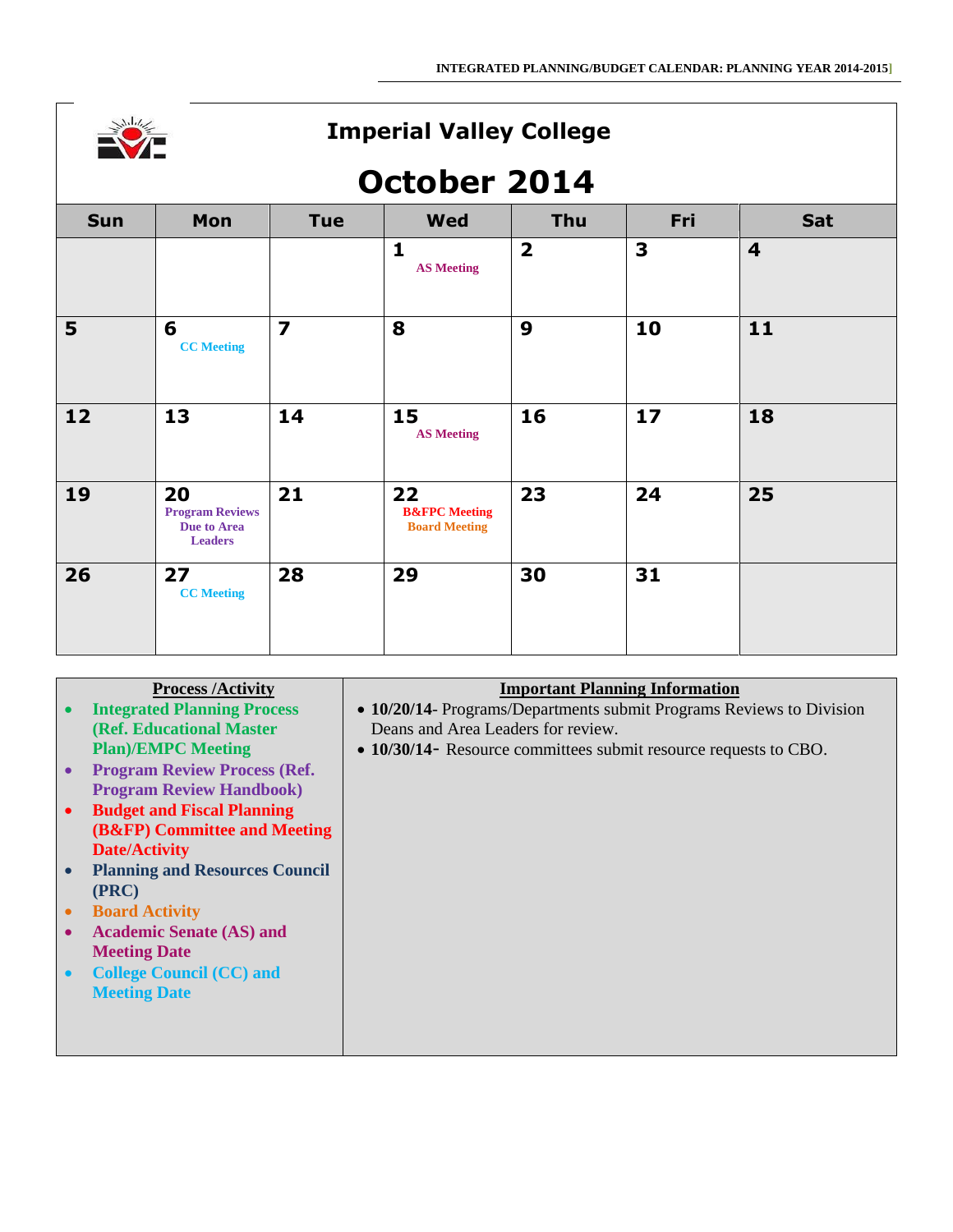

# **November 2014**

| <b>Sun</b>              | Mon                                                              | <b>Tue</b>                      | <b>Wed</b>                                                                  | <b>Thu</b>                                 | Fri                                                            | Sat          |
|-------------------------|------------------------------------------------------------------|---------------------------------|-----------------------------------------------------------------------------|--------------------------------------------|----------------------------------------------------------------|--------------|
|                         |                                                                  |                                 |                                                                             |                                            |                                                                | $\mathbf{1}$ |
| $\overline{\mathbf{2}}$ | 3<br><b>PRC</b> Meeting<br><b>Program Reviews</b><br>Due to VP's | $\overline{\mathbf{4}}$         | 5<br><b>AS Meeting</b>                                                      | 6                                          | $\overline{\mathbf{z}}$                                        | 8            |
| 9                       | 10<br><b>CC</b> Meeting                                          | 11<br>Veteran's Day-<br>Holiday | 12                                                                          | 13                                         | 14<br><b>Finalized</b><br><b>Program Review</b><br>budgets due | 15           |
| 16                      | 17                                                               | 18                              | 19<br><b>AS Meeting</b><br><b>B&amp;FPC</b> Meeting<br><b>Board Meeting</b> | 20                                         | 21                                                             | 22           |
| 23                      | 24<br><b>CC</b> Meeting                                          | 25                              | 26                                                                          | 27<br>Thanksgiving<br>Day-Campus<br>Closed | 28<br>Campus Closed                                            | 29           |
| 30                      |                                                                  |                                 |                                                                             |                                            |                                                                |              |

| <b>Process /Activity</b>              | <b>Important Planning Information</b>                                      |
|---------------------------------------|----------------------------------------------------------------------------|
| <b>Integrated Planning Process</b>    | • November each year, based on the recommendations from Instructional      |
| (Ref. Educational Master              | Council and the Staffing Committee, the Superintendent/President makes     |
| <b>Plan)/EMPC Meeting</b>             | final decision on ranking of FT faculty and staff positions and the number |
| <b>Program Review Process (Ref.</b>   | of positions that can be opened.                                           |
| <b>Program Review Handbook)</b>       | • November each year, Institutional Effectiveness assessment results are   |
| <b>Budget and Fiscal Planning</b>     | compiled and analyzed.                                                     |
| (B&FP) Committee and Meeting          | • 11/3/14-PRC will review prior year's resource allocation.                |
| <b>Date/Activity</b>                  | • 11/3/14- Division Deans submit Program Review to CBO, CIO, CSSO,         |
| <b>Planning and Resources Council</b> | and CEO.                                                                   |
| (PRC)                                 | • 11/14/14- Finalized program review budgets are due.                      |
| <b>Board Activity</b>                 |                                                                            |
| <b>Academic Senate (AS) and</b>       |                                                                            |
| <b>Meeting Date</b>                   |                                                                            |
| <b>College Council (CC) and</b>       |                                                                            |
| <b>Meeting Date</b>                   |                                                                            |
|                                       |                                                                            |
|                                       |                                                                            |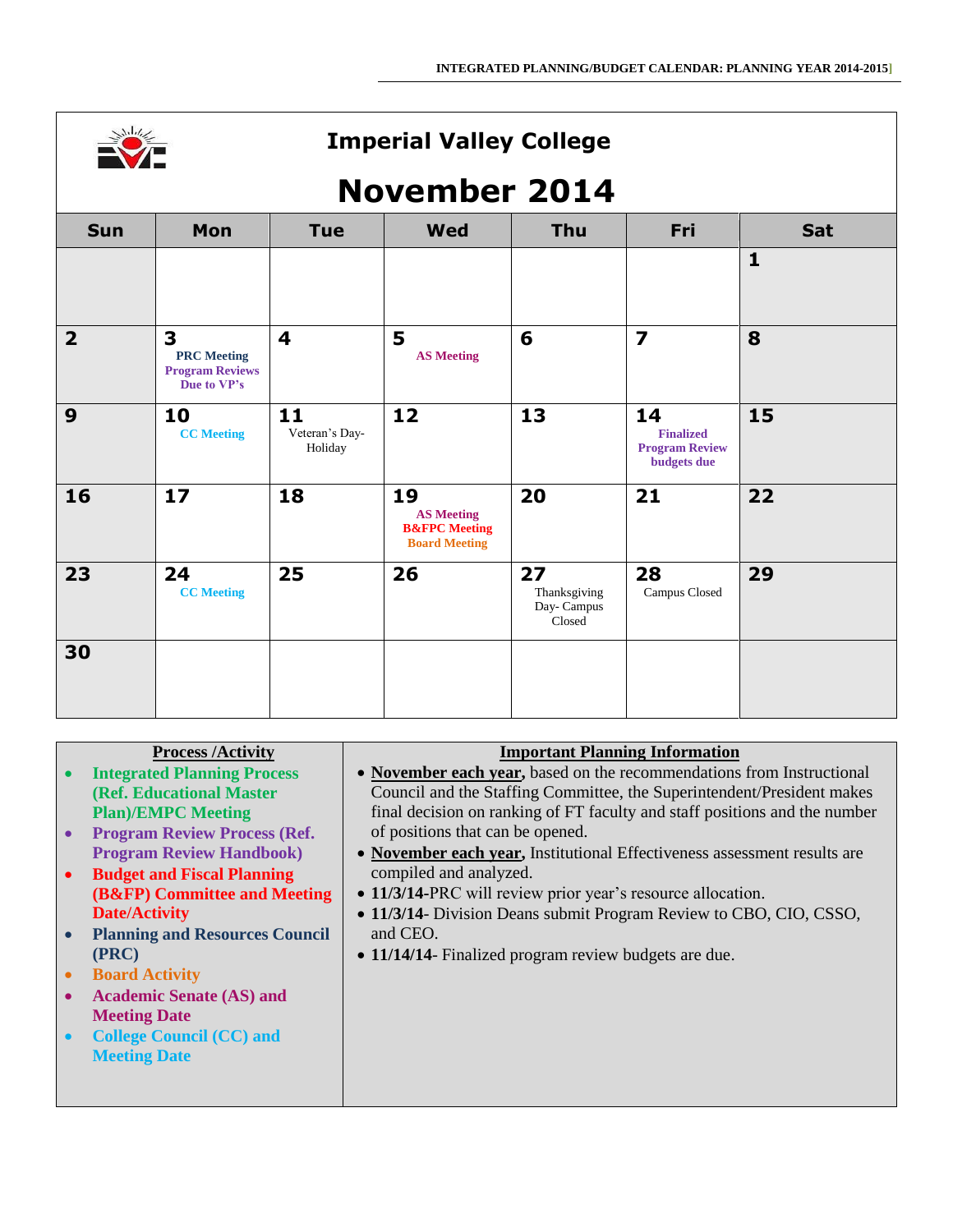

# **December 2014**

| <b>Sun</b>              | Mon                                                                                   | <b>Tue</b>                                          | <b>Wed</b>                                          | <b>Thu</b>                                          | Fri                                                 | Sat                         |
|-------------------------|---------------------------------------------------------------------------------------|-----------------------------------------------------|-----------------------------------------------------|-----------------------------------------------------|-----------------------------------------------------|-----------------------------|
|                         | $\mathbf{1}$<br><b>PRC</b> will hold<br><b>Interactive</b><br><b>Dialogue Meeting</b> | $\overline{\mathbf{2}}$                             | 3<br><b>AS Meeting</b>                              | $\overline{\mathbf{4}}$                             | 5                                                   | 6                           |
| $\overline{\mathbf{z}}$ | 8                                                                                     | 9                                                   | 10                                                  | 11                                                  | 12                                                  | 13<br><b>Fall Term Ends</b> |
| 14                      | 15                                                                                    | 16                                                  | 17<br><b>Board Meeting</b>                          | 18                                                  | 19                                                  | 20                          |
| 21                      | 22<br><b>Winter Recess-</b><br><b>Campus Closed</b>                                   | 23<br><b>Winter Recess-</b><br><b>Campus Closed</b> | 24<br><b>Winter Recess-</b><br><b>Campus Closed</b> | 25<br><b>Winter Recess-</b><br><b>Campus Closed</b> | 26<br><b>Winter Recess-</b><br><b>Campus Closed</b> | 27                          |
| 28                      | 29<br><b>Winter Recess-</b><br><b>Campus Closed</b>                                   | 30<br><b>Winter Recess-</b><br><b>Campus Closed</b> | 31<br><b>Winter Recess-</b><br><b>Campus Closed</b> |                                                     |                                                     |                             |
|                         |                                                                                       |                                                     |                                                     |                                                     |                                                     |                             |

| <b>Process /Activity</b>                | <b>Important Planning Information</b>                                   |
|-----------------------------------------|-------------------------------------------------------------------------|
| <b>Integrated Planning Process</b>      | • 12/1/14- PRC will commence reviewing program review resource requests |
| (Ref. Educational Master                | and resource committees funding requests.                               |
| <b>Plan</b> )/EMPC Meeting              |                                                                         |
| <b>Program Review Process (Ref.</b>     |                                                                         |
| <b>Program Review Handbook)</b>         |                                                                         |
| <b>Budget and Fiscal Planning</b>       |                                                                         |
| <b>(B&amp;FP)</b> Committee and Meeting |                                                                         |
| <b>Date/Activity</b>                    |                                                                         |
| <b>Planning and Resources Council</b>   |                                                                         |
| <b>Board Activity</b>                   |                                                                         |
| <b>Academic Senate (AS) and</b>         |                                                                         |
| <b>Meeting Date</b>                     |                                                                         |
| <b>College Council (CC) and</b>         |                                                                         |
| <b>Meeting Date</b>                     |                                                                         |
|                                         |                                                                         |
|                                         |                                                                         |
|                                         |                                                                         |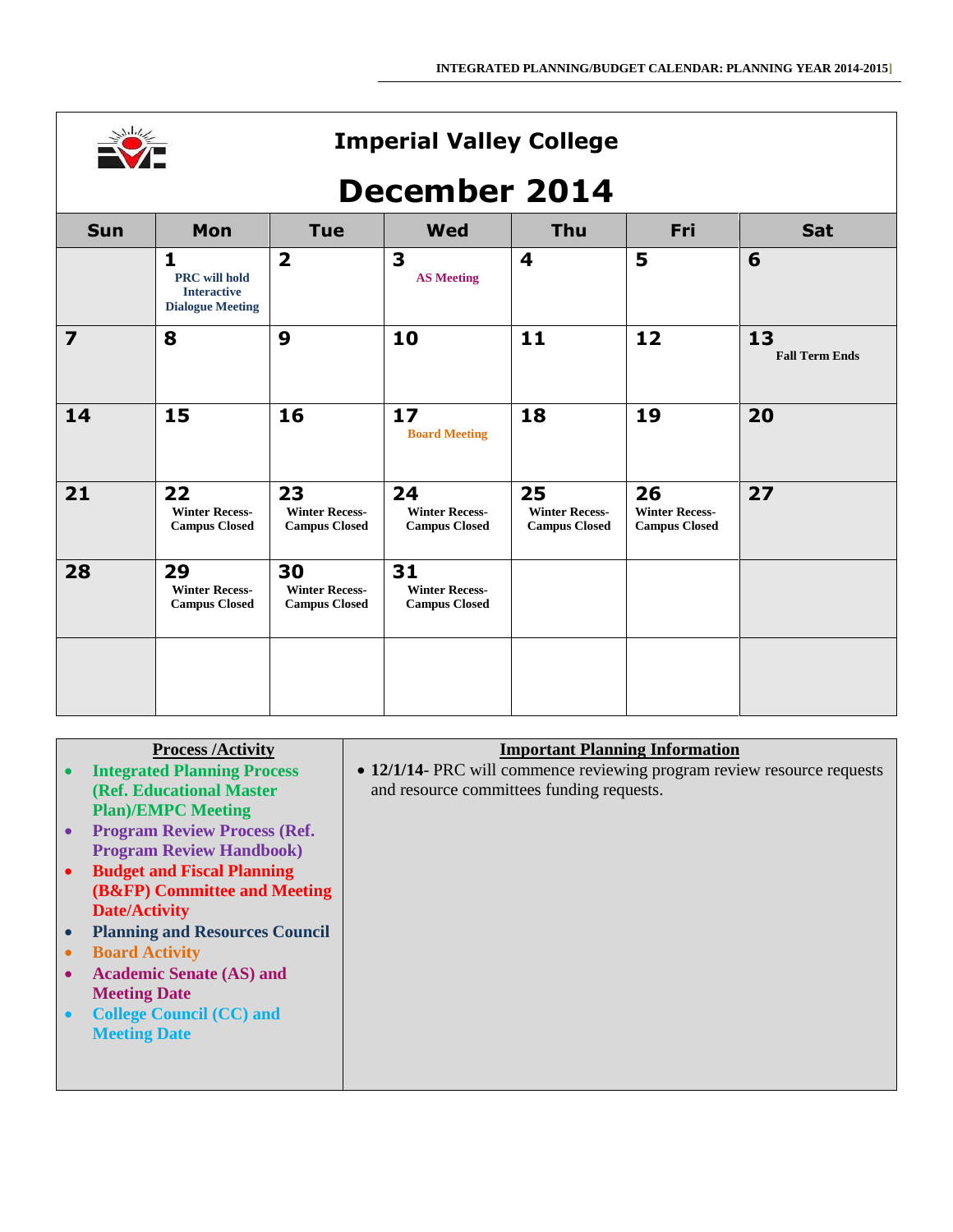

## **January 2015**

|                         |                                |                                             | z                                               |                                                                                              |                                                                          |                         |
|-------------------------|--------------------------------|---------------------------------------------|-------------------------------------------------|----------------------------------------------------------------------------------------------|--------------------------------------------------------------------------|-------------------------|
| <b>Sun</b>              | Mon                            | <b>Tue</b>                                  | <b>Wed</b>                                      | <b>Thu</b>                                                                                   | Fri                                                                      | Sat                     |
|                         |                                |                                             |                                                 | $\mathbf{1}$<br>New Year's Day<br>(Holiday)<br><b>Winter Recess-</b><br><b>Campus Closed</b> | $\overline{\mathbf{2}}$<br><b>Winter Recess-</b><br><b>Campus Closed</b> | $\overline{\mathbf{3}}$ |
| $\overline{\mathbf{4}}$ | 5                              | 6<br><b>Winter Session</b><br><b>Begins</b> | $\overline{\mathbf{z}}$<br><b>AS Meeting</b>    | 8                                                                                            | 9                                                                        | 10                      |
| 11                      | 12<br><b>CC</b> Meeting        | 13                                          | 14                                              | 15                                                                                           | 16                                                                       | 17                      |
| 18                      | 19<br>M L King Day-<br>Holiday | 20                                          | 21<br><b>AS Meeting</b><br><b>Board Meeting</b> | 22                                                                                           | 23                                                                       | 24                      |
| 25                      | 26<br><b>CC</b> Meeting        | 27                                          | 28<br><b>B&amp;FPC</b> Meeting                  | 29                                                                                           | 30                                                                       | 31                      |
|                         |                                |                                             |                                                 |                                                                                              |                                                                          |                         |

|           | <b>Process /Activity</b>              | <b>Important Planning Information</b>                                     |
|-----------|---------------------------------------|---------------------------------------------------------------------------|
|           | <b>Integrated Planning Process</b>    | • January each year, conduct assessment of progress on District           |
|           | (Ref. Educational Master              | <b>Institutional Goals</b>                                                |
|           | <b>Plan)/EMPC Meeting</b>             | • January each year, PRC will conduct technical review costs out requests |
| $\bullet$ | <b>Program Review Process (Ref.</b>   | and prioritize resource allocations.                                      |
|           | <b>Program Review Handbook)</b>       | • $1/28/15$ - B&FP reviews the 2015-2016 budget draft.                    |
| $\bullet$ | <b>Budget and Fiscal Planning</b>     |                                                                           |
|           | (B&FP) Committee and Meeting          |                                                                           |
|           | <b>Date/Activity</b>                  |                                                                           |
|           | <b>Planning and Resources Council</b> |                                                                           |
|           | (PRC)                                 |                                                                           |
| $\bullet$ | <b>Board Activity</b>                 |                                                                           |
| $\bullet$ | <b>Academic Senate (AS) and</b>       |                                                                           |
|           | <b>Meeting Date</b>                   |                                                                           |
|           | <b>College Council (CC) and</b>       |                                                                           |
|           | <b>Meeting Date</b>                   |                                                                           |
|           |                                       |                                                                           |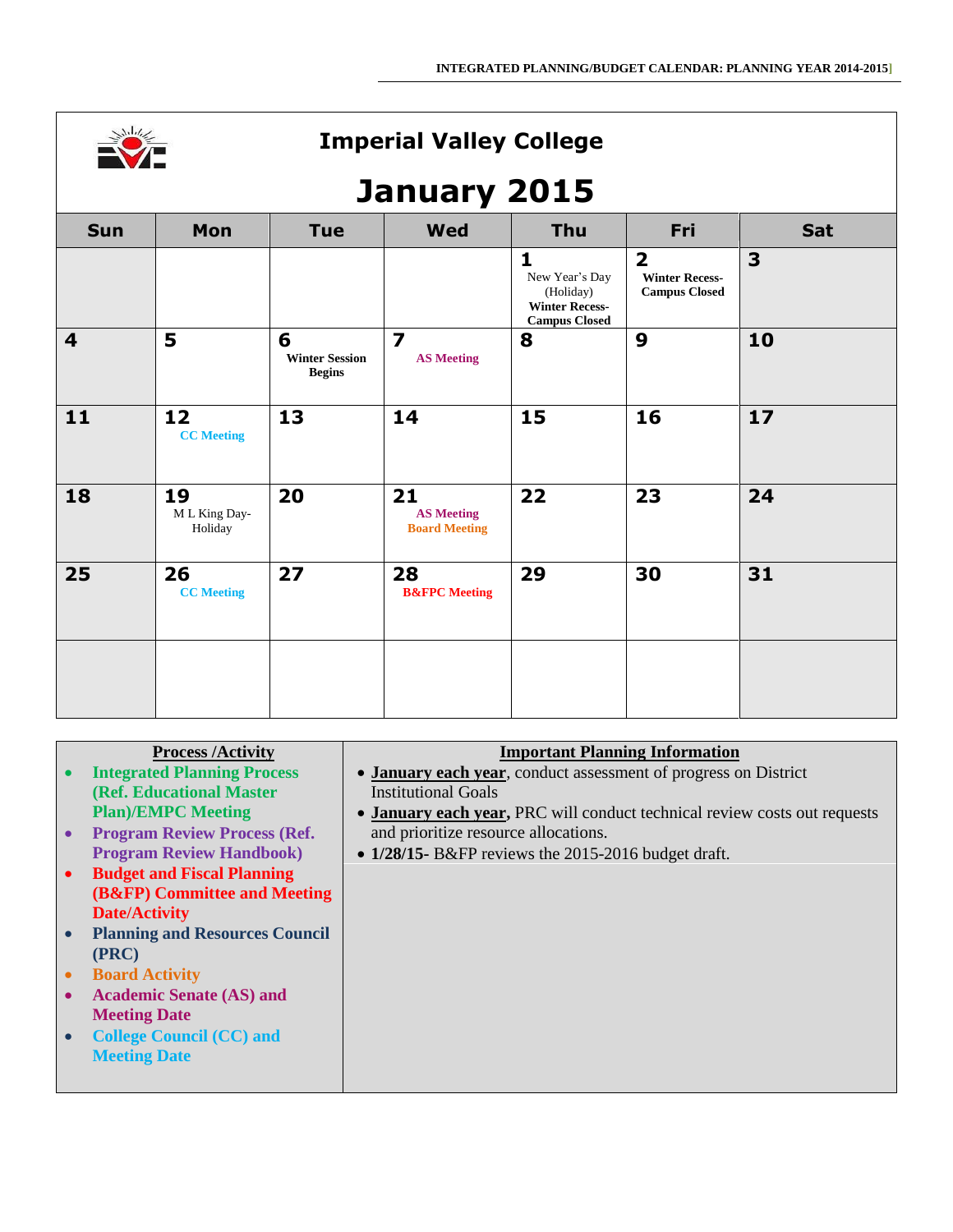

# **February 2015**

|              |                                       |                                               | $\overline{\phantom{a}}$<br>,                   |     |                                           |                         |
|--------------|---------------------------------------|-----------------------------------------------|-------------------------------------------------|-----|-------------------------------------------|-------------------------|
| <b>Sun</b>   | Mon                                   | <b>Tue</b>                                    | <b>Wed</b>                                      | Thu | Fri                                       | Sat                     |
| $\mathbf{1}$ | $\overline{\mathbf{2}}$               | 3                                             | $\overline{\mathbf{4}}$                         | 5   | 6<br><b>Winter Session</b><br><b>Ends</b> | $\overline{\mathbf{z}}$ |
| 8            | $\boldsymbol{9}$<br><b>CC</b> Meeting | 10                                            | 11                                              | 12  | 13<br>Lincoln's B-Day-<br>Holiday         | 14                      |
| 15           | 16<br>President's Day-<br>Holiday     | 17<br><b>Spring Semester</b><br><b>Begins</b> | 18<br><b>AS Meeting</b><br><b>Board Meeting</b> | 19  | 20                                        | 21                      |
| 22           | 23<br><b>CC</b> Meeting               | 24                                            | 25<br><b>B&amp;FPC</b> Meeting                  | 26  | 27                                        | 28                      |
|              |                                       |                                               |                                                 |     |                                           |                         |

|           | <b>Process /Activity</b>              | <b>Important Planning Information</b>                                    |
|-----------|---------------------------------------|--------------------------------------------------------------------------|
|           | <b>Integrated Planning Process</b>    | • February 2015, 2017, 2019 Institutional Effectiveness Report with      |
|           | (Ref. Educational Master              | recommendations for changes (if necessary) is due to the                 |
|           | <b>Plan)/EMPC Meeting</b>             | Superintendent/President.                                                |
| $\bullet$ | <b>Program Review Process (Ref.</b>   | • 2/6/15-PRC will have prioritized resource requests and submit to B&FPC |
|           | <b>Program Review Handbook)</b>       | for review.                                                              |
| $\bullet$ | <b>Budget and Fiscal Planning</b>     | • 2/25/15 B&FP continues to review the 2015-2016 budget draft. Review    |
|           | (B&FP) Committee and Meeting          | recommendations from PRC.                                                |
|           | <b>Date/Activity</b>                  |                                                                          |
|           | <b>Planning and Resources Council</b> |                                                                          |
|           | (PRC)                                 |                                                                          |
| $\bullet$ | <b>Board Activity</b>                 |                                                                          |
| $\bullet$ | <b>Academic Senate (AS) and</b>       |                                                                          |
|           | <b>Meeting Date</b>                   |                                                                          |
|           | <b>College Council (CC) and</b>       |                                                                          |
|           |                                       |                                                                          |
|           |                                       |                                                                          |
|           |                                       |                                                                          |
|           | <b>Meeting Date</b>                   |                                                                          |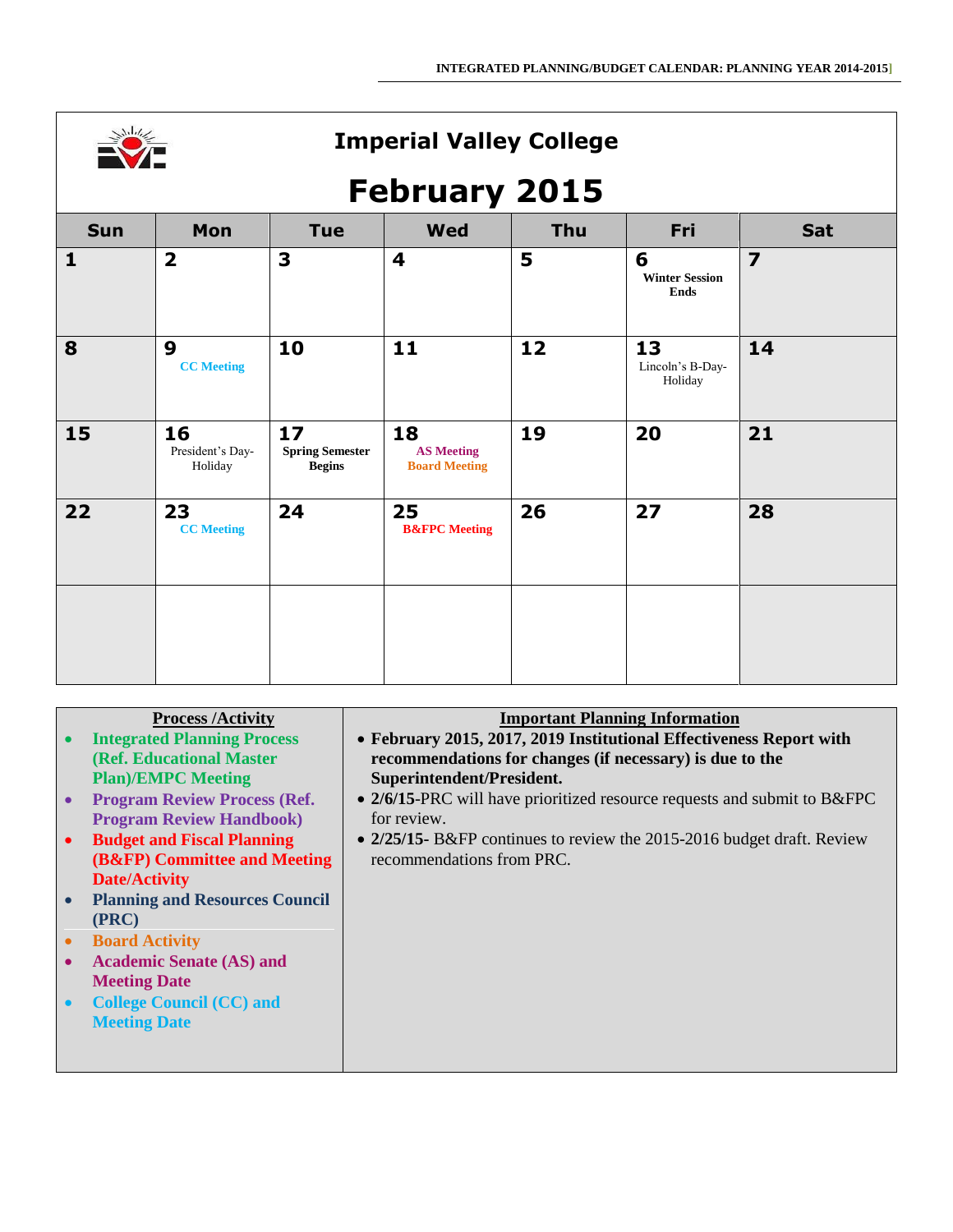

# **March 2015**

| <b>Sun</b>   | Mon                                   | <b>Tue</b>              | <b>Wed</b>                                                                                | Thu | Fri | Sat                     |
|--------------|---------------------------------------|-------------------------|-------------------------------------------------------------------------------------------|-----|-----|-------------------------|
| $\mathbf{1}$ | $\overline{\mathbf{2}}$               | $\overline{\mathbf{3}}$ | $\overline{\mathbf{4}}$<br><b>AS Meeting</b>                                              | 5   | 6   | $\overline{\mathbf{z}}$ |
| 8            | $\boldsymbol{9}$<br><b>CC</b> Meeting | 10                      | 11                                                                                        | 12  | 13  | 14                      |
| 15           | 16                                    | 17                      | 18<br><b>AS Meeting</b><br><b>Board Meeting</b>                                           | 19  | 20  | 21                      |
| 22           | 23<br><b>CC</b> Meeting               | 24                      | 25<br><b>B&amp;FPC</b> Meeting-<br>continue review of<br>2015-2016<br><b>budget draft</b> | 26  | 27  | 28                      |
| 29           | 30                                    | 31                      |                                                                                           |     |     |                         |
|              |                                       |                         |                                                                                           |     |     |                         |

| <b>Process /Activity</b>              | <b>Important Planning Information</b>                                  |
|---------------------------------------|------------------------------------------------------------------------|
| <b>Integrated Planning Process</b>    | • March each year, complete Institutional Goals progress report.       |
| (Ref. Educational Master)             | • 3/17/15- The President/Superintendent meets with President's Cabinet |
| <b>Plan)/EMPC Meeting</b>             | makes final budget allocation decisions.                               |
| <b>Program Review Process</b>         | • 3/25/15- B&FP continues discussing the 2015-2016 budget draft.       |
| <b>Budget and Fiscal Planning</b>     |                                                                        |
| (B&FP) Committee and Meeting          |                                                                        |
| <b>Date/Activity</b>                  |                                                                        |
| <b>Planning and Resources Council</b> |                                                                        |
| <b>Board Activity</b>                 |                                                                        |
| <b>Academic Senate (AS) and</b>       |                                                                        |
| <b>Meeting Date</b>                   |                                                                        |
| <b>College Council (CC) and</b>       |                                                                        |
| <b>Meeting Date</b>                   |                                                                        |
|                                       |                                                                        |
|                                       |                                                                        |
|                                       |                                                                        |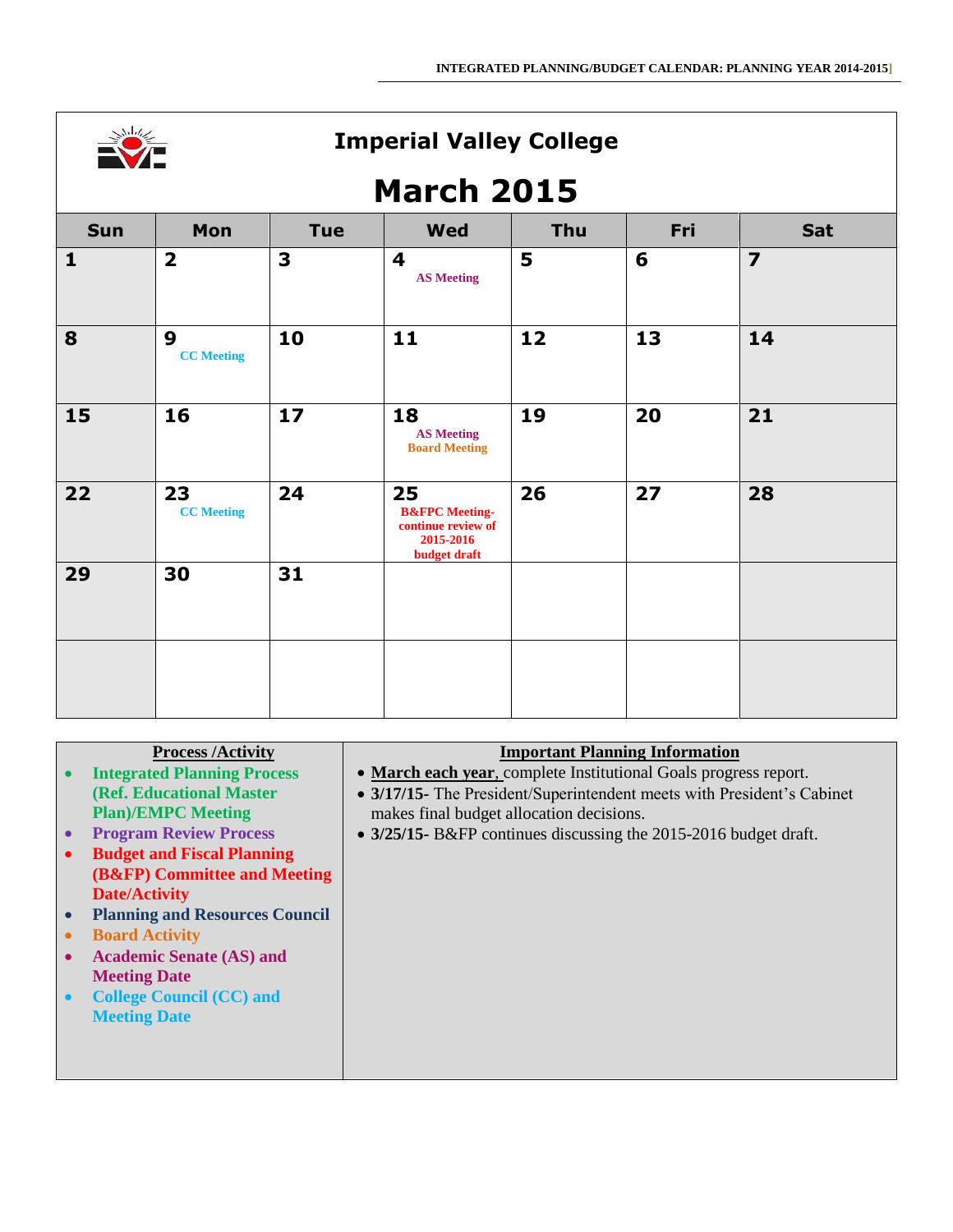|  | r. |
|--|----|
|  |    |
|  |    |
|  |    |

# **April 2015**

|            | APUL EATS                                          |                                                                 |                                                    |                                                                   |                                                     |                         |
|------------|----------------------------------------------------|-----------------------------------------------------------------|----------------------------------------------------|-------------------------------------------------------------------|-----------------------------------------------------|-------------------------|
| <b>Sun</b> | Mon                                                | <b>Tue</b>                                                      | <b>Wed</b>                                         | <b>Thu</b>                                                        | Fri                                                 | Sat                     |
|            |                                                    |                                                                 | $\mathbf{1}$<br><b>AS Meeting</b>                  | $\overline{\mathbf{2}}$                                           | $\mathbf{3}$                                        | $\overline{\mathbf{4}}$ |
| 5          | 6<br><b>Spring Recess-</b><br><b>Campus Closed</b> | $\overline{z}$<br><b>Spring Recess-</b><br><b>Campus Closed</b> | 8<br><b>Spring Recess-</b><br><b>Campus Closed</b> | $\boldsymbol{9}$<br><b>Spring Recess-</b><br><b>Campus Closed</b> | 10<br><b>Spring Recess-</b><br><b>Campus Closed</b> | 11                      |
| 12         | 13                                                 | 14                                                              | 15<br><b>AS Meeting</b><br><b>Board Meeting</b>    | 16                                                                | 17                                                  | 18                      |
| 19         | 20                                                 | 21                                                              | 22<br><b>B&amp;FPC</b> Meeting                     | 23                                                                | 24                                                  | 25                      |
| 26         | 27<br><b>CC</b> Meeting                            | 28                                                              | 29                                                 | 30                                                                |                                                     |                         |
|            |                                                    |                                                                 |                                                    |                                                                   |                                                     |                         |

#### **Process/Activity**

- **Integrated Planning Process (Ref. Educational Master Plan)/EMPC Meeting**
- **Program Review Process**
- **Budget and Fiscal Planning (B&FP) Committee and Meeting Date/Activity**
- **Planning and Resources Council**
- **Board Activity**
- **Academic Senate (AS) and Meeting Date**
- **College Council (CC) and Meeting Date**

#### **Important Planning Information**

- **April each year,** draft report on district institutional is due to the Superintendent/President.
- **4/15/15-** CBO will provide a presentation to the Board regarding 2015- 2016 budget assumptions.
- **4/22/15-** B&FP continues discussing the 2015-2016 budget draft.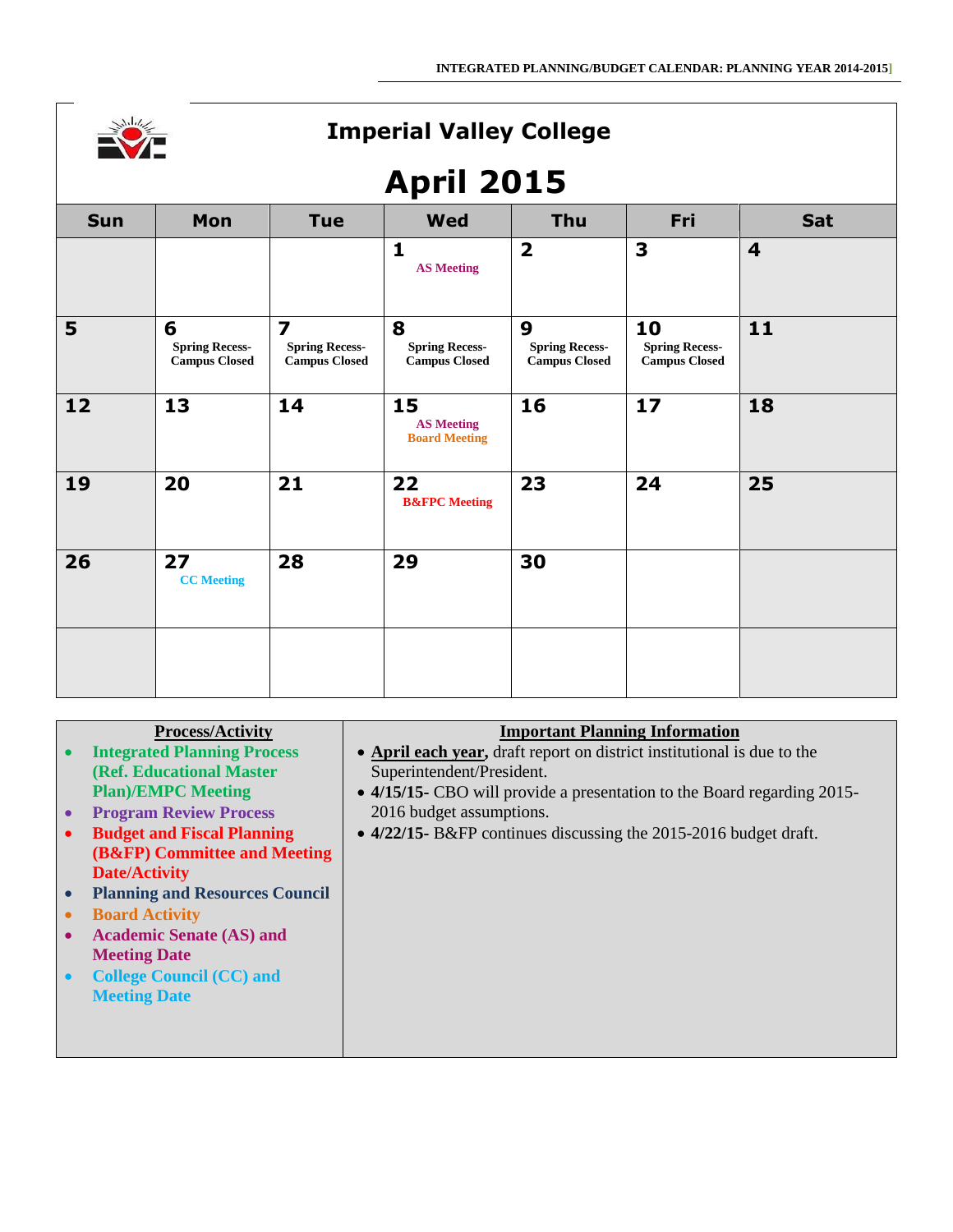

## **May 2015**

|              | .                              |            |                                                                                |                         |              |                |
|--------------|--------------------------------|------------|--------------------------------------------------------------------------------|-------------------------|--------------|----------------|
| Sun          | Mon                            | <b>Tue</b> | <b>Wed</b>                                                                     | Thu                     | Fri          | Sat            |
|              |                                |            |                                                                                |                         | $\mathbf{1}$ | $\overline{2}$ |
| $\mathbf{3}$ | $\overline{\mathbf{4}}$        | 5          | 6<br><b>AS Meeting</b>                                                         | $\overline{\mathbf{z}}$ | 8            | 9              |
| 10           | 11<br><b>CC</b> Meeting        | 12         | 13                                                                             | 14                      | 15           | 16             |
| $17$         | 18                             | 19         | 20<br><b>AS Meeting</b><br><b>Board Meeting</b>                                | 21                      | 22           | 23             |
| 24           | 25<br>Memorial Day-<br>Holiday | 26         | 27<br><b>B&amp;FPC</b> Meeting-<br><b>Review Tentative</b><br>2015-2016 Budget | 28                      | 29           | 30             |
| 31           |                                |            |                                                                                |                         |              |                |

| <b>Process /Activity</b>              | <b>Important Planning Information</b>                                      |
|---------------------------------------|----------------------------------------------------------------------------|
| <b>Integrated Planning Process</b>    | • May each year, EMPC meets to assess status of EMP goals and objectives   |
| (Ref. Educational Master              | from 2013-2014, to establish goals and objectives for 2014-2015, and to    |
| <b>Plan)/EMPC Meeting</b>             | improve final                                                              |
| <b>Program Review Process</b>         | • May each year, Superintendent/President reviews final report on district |
| <b>Budget and Fiscal Planning</b>     | institutional goals and presents to the Board for information.             |
| (B&FP) Committee and Meeting          | • 5/27/15 B&FP reviews and approves the 2015-2016 tentative budget.        |
| <b>Date/Activity</b>                  |                                                                            |
| <b>Planning and Resources Council</b> |                                                                            |
| <b>Board Activity</b>                 |                                                                            |
| <b>Academic Senate (AS) and</b>       |                                                                            |
| <b>Meeting Date</b>                   |                                                                            |
| <b>College Council (CC) and</b>       |                                                                            |
| <b>Meeting Date</b>                   |                                                                            |
|                                       |                                                                            |
|                                       |                                                                            |
|                                       |                                                                            |